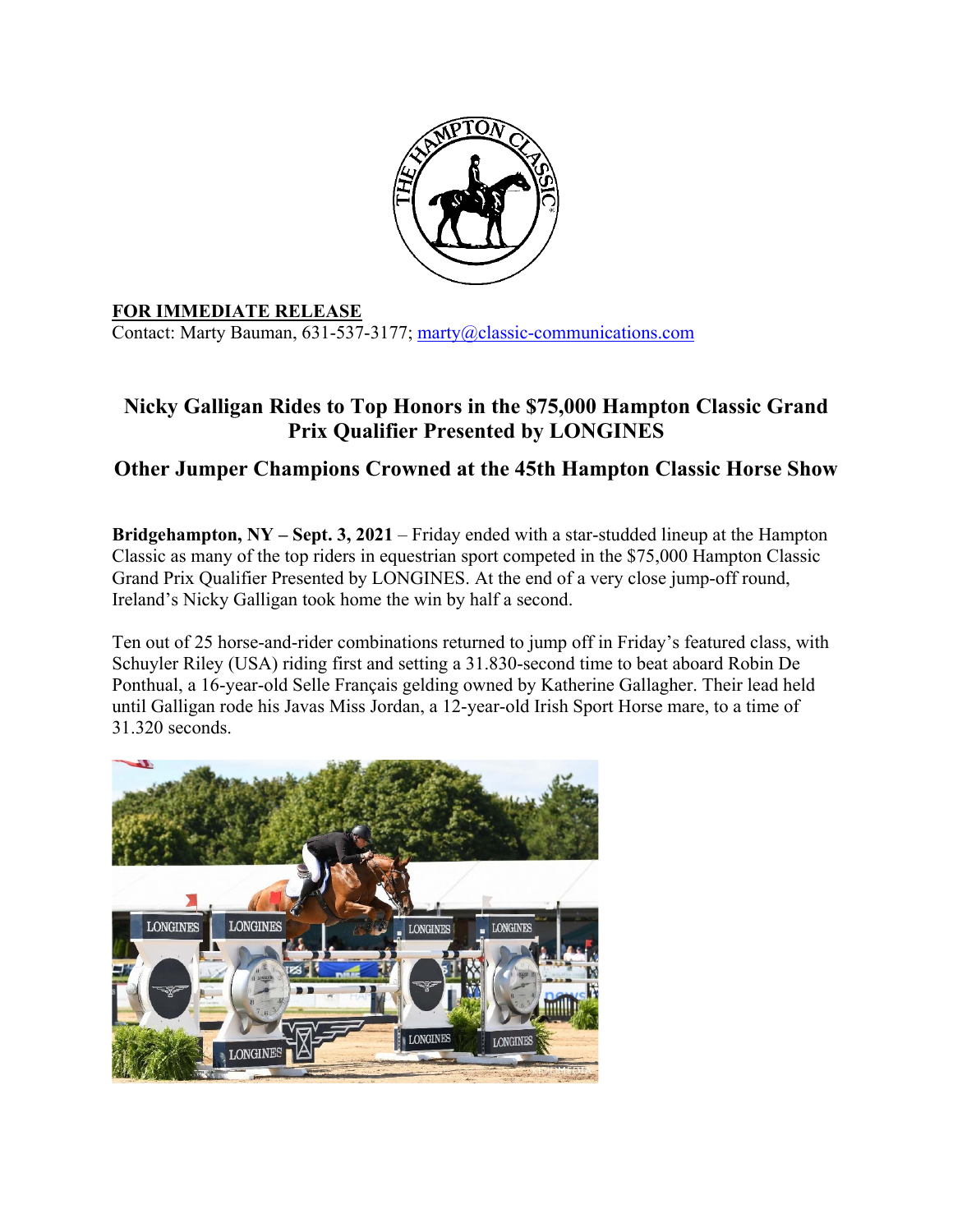Nicky Galligan and Javas Miss Jordan won the \$75,000 Hampton Classic Grand Prix Qualifier Presented by LONGINES © Kind Media

"I'm very proud to be here at such a prestigious show like this," Galligan said. "I have to give a special mention to the horse show committee for working tirelessly to get us into this ring today, and I have to compliment how well it rode."

"Our intention was to go out and be competitive today, but not leave it all out there because we still have one eye on Sunday," Galligan added. "I went early enough in the jump-off that I thought if I could go quick enough and put a bit of pressure on, I might get lucky and it would hold through the rest of the class. To be honest, I thought I was a little too conservative to the last jump and left the door open (for another rider to beat my time), but thankfully my luck was in today."

Riley and Robin De Ponthual ultimately finished in second place over the 14-effort 1.60m course designed by Ireland's Alan Wade. Brazil's Rodrigo Pessoa stopped the clock at a third-place jump-off time of 31.950 seconds aboard Lord Lucio, a 10-year-old Holsteiner stallion owned by Artemis Equestrian Farm LLC.



Nicky Galligan and Javas Miss Jordan © Kind Media

"My horse is a very special horse to me and my family," Galligan said. "She's the reason I'm in the States. I came over as a boy with a dream to ride in the top level of the sport, and we've owned her since she was four years old. It's incredibly exciting to produce her all the way through and have results like this in an esteemed company. These were all people that I looked up to and aspired to be like as a child, so it's an honor to compete with them and especially to have a win."

After his competitive placing in the Grand Prix Qualifier, McLain Ward (USA) continues to hold the lead in the \$30,000 LONGINES Rider Challenge with a total of 378 points. Pessoa is in second place with 260 points, and Adrienne Sternlicht (USA) has moved into third with 197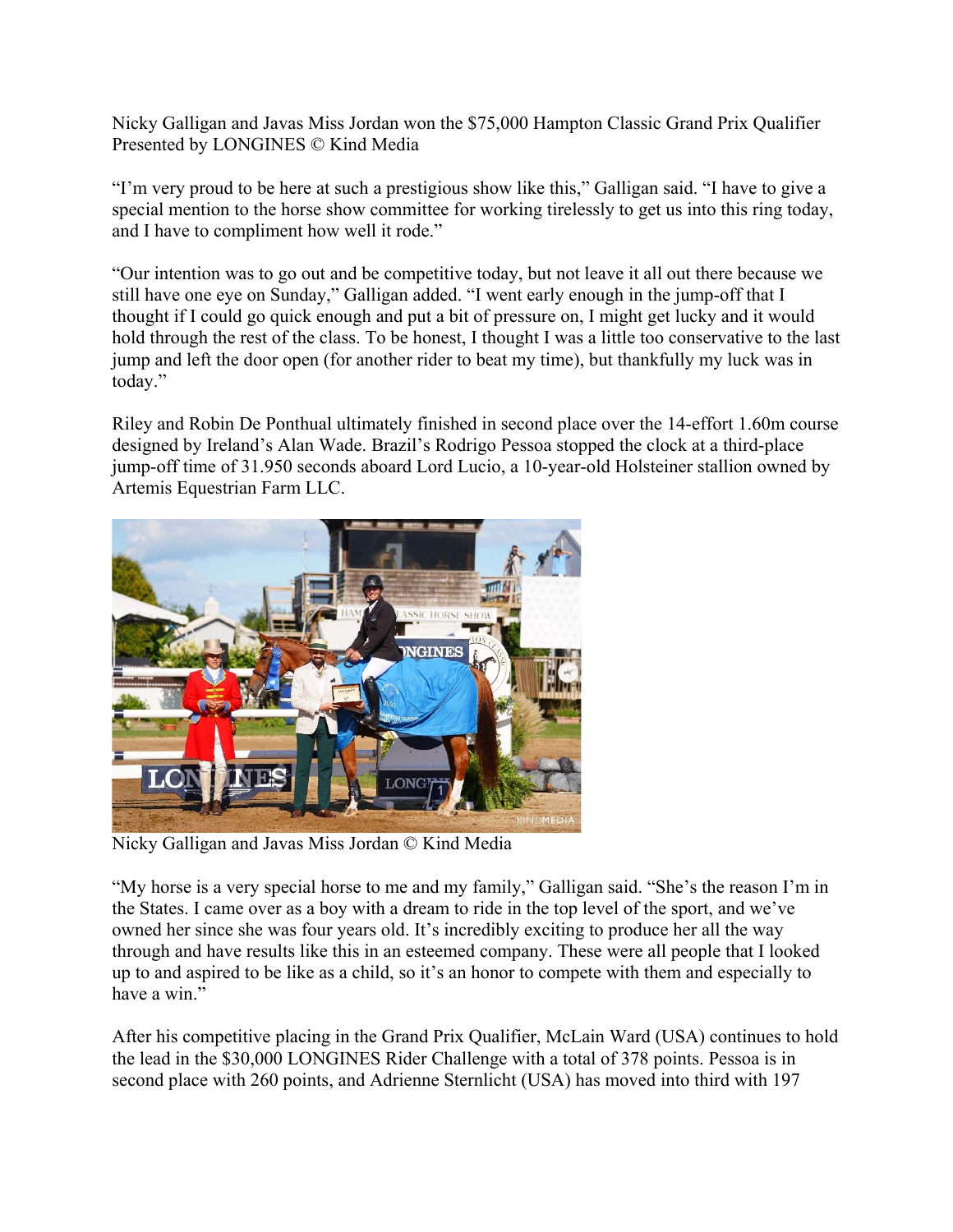points. The Challenge will be awarded after Sunday's \$300,000 LONGINES Hampton Classic Grand Prix Presented by Land Rover.

Other jumper highlights included the \$10,000 Citarella Amateur/Amateur-Owner 1.25m Jumper Classic, won by Andrea Vogel of New York, N.Y., and her I Dream. The pair also won the Amateur/Amateur-Owner 1.20m Jumper Championship.

Aaron Vale of Williston, Fla., took home the 7 & Under Jumper Championship and the Dani Portela Perpetual Trophy aboard Lori Osterstock's Fireball SCF. Corinne Sweeney of Oyster Bay, N.Y., rode Sagamore Farms' Cerobin to victory in the \$10,000 TAK Protective Services Junior 1.25m Jumper Classic and the Junior Jumper 1.20m Championship.



Aaron Vale and Fireball SCF won the 7 & Under Jumper Championship © Kind Media

For full show results, visit shownet.biz.

Each year approximately 50,000 people – including many A-list celebrities – come to watch the nation's best equestrian athletes compete at the Hampton Classic. The Hampton Classic features more than 200 classes in six show rings, the Agneta Currey Boutique Garden with more than 70 vendors, and a wide selection of dining options, all on its world-class 60-acre show grounds. This year's Hampton Classic features five FEI classes showcasing elite riders from around the world, including Olympic and World Equestrian Games veterans. There are also kid-friendly activities throughout the week including pony rides, petting farm animals, daily special attractions and more.

Daily admission to the Classic is \$20 per carload. Admission is free on Monday, and seniors are admitted free on Tuesday, Wednesday and Thursday. Grandstand tickets for the \$300,000